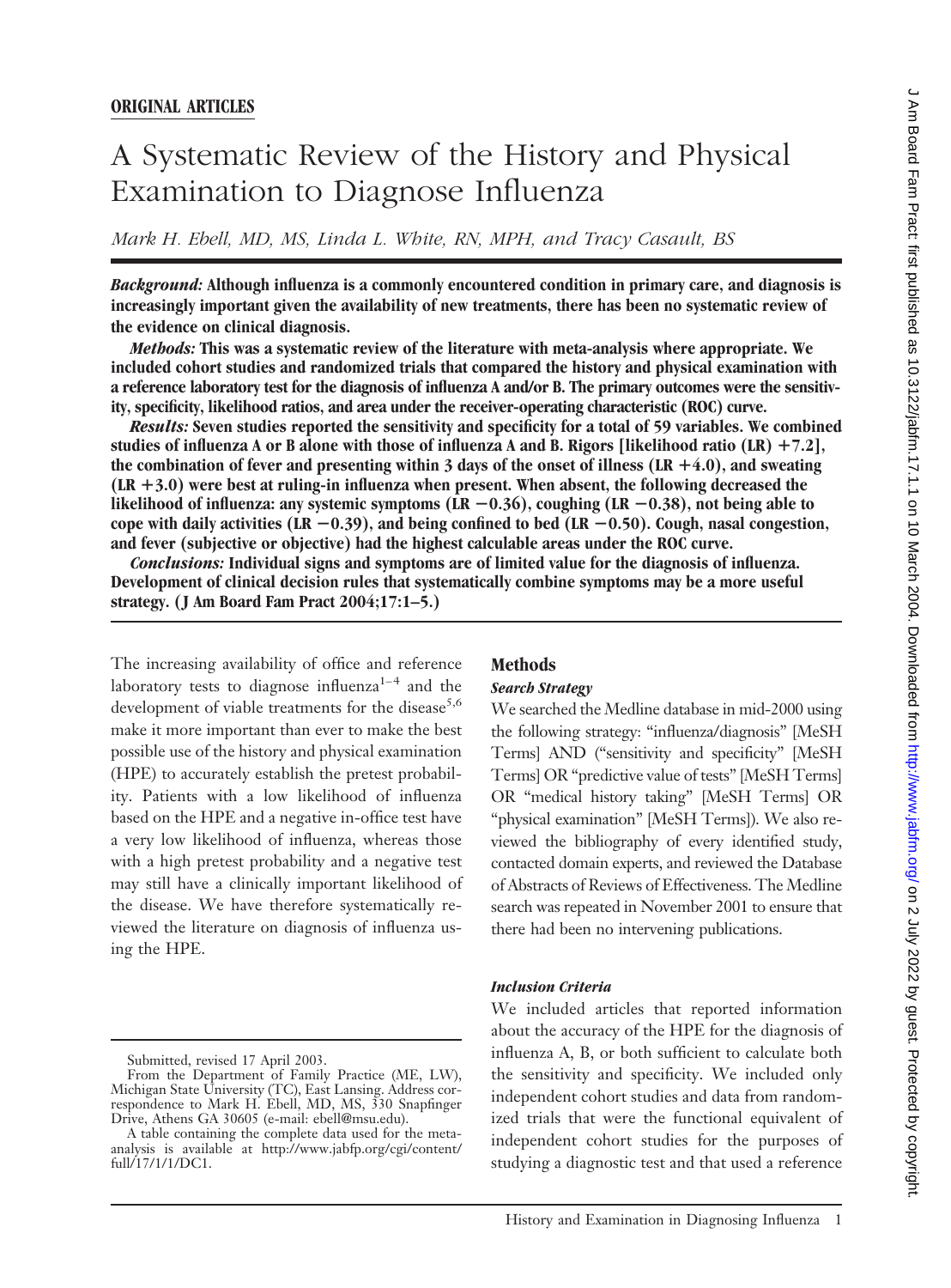laboratory test as the reference standard for diagnosis of influenza.

## *Study Protocol*

Two investigators reviewed all the abstracts of identified studies and by a consensus approach decided on the articles to review in full. Two investigators then read each article, first deciding whether the article met inclusion criteria and then abstracting relevant data to a standard data collection form. The decisions about inclusion and data abstractions were compared, and conflicts were resolved by consensus discussion with a third investigator. We felt that certain variables were similar enough that they could be combined: body aches were included under "myalgias"; feverishness under "fever (subjective)"; pharyngitis under "sore throat"; expectoration of sputum under "sputum"; and purulent nasal discharge with "nasal secretion (purulent)."

### *Data Analysis*

Where data for a variable came from a single study, we calculated the sensitivity, specificity, and likelihood ratios using standard formulas. The positive likelihood ratio corresponds to how well a positive test includes the diagnosis and a negative likelihood ratio to how well a negative test excludes it. Test results associated with a likelihood ratio between 0.5 and 2.0 have little impact on the likelihood of disease. If more than one study reported data for a variable, we calculated summary estimates of the sensitivity and specificity using a random effects model (MetaTest 0.6; used by permission from Joseph Lau, MD) and we also reported the range. The likelihood ratio was then calculated from the summary estimates. The area under the receiver operating characteristic (ROC) curve<sup>7</sup> [a measure of how well a test discriminates patients with disease from those without disease; scores range from 0.5 (worthless test) to 1.0 (perfect test)] was calculated by the MetaTest software.

## **Results**

We identified 93 studies in our initial survey Medline search, and 4 additional studies from the bibliographies of these studies. Of this group of 97 studies, 7 met our inclusion criteria. $8-14$  Study characteristics are shown in Table 1. All were independent cohort studies in the community or outpatient setting, largely primary care and during times of an influenza epidemic. None was explicit about blinding, but because of the usual timing of the HPE and reference laboratory tests, we assume that physicians performing the HPE were not aware of the results of the reference standard test.

The 7 studies reported the sensitivity and specificity for a total of 59 variables. Because there was no clear pattern regarding the accuracy of variables for influenza A versus influenza B, because it would reduce statistical power, and because this would introduce another layer of complexity into the analysis and presentation of data, we chose to combine studies of influenza A or B alone with those of influenza A and B.

Signs and symptoms with a positive likelihood ratio  $(LR+)$  greater than 2.0 or a negative likelihood ratio (LR-) less than 0.5 are shown in Table 2. Table 2 also summarizes the findings for all variables reported by more than 1 study, including the area under the ROC curve, when it could be calculated. Signs and symptoms with an LR greater than  $0.5$  and an LR+less than 2.0 are generally not useful clinically; those with likelihood ratios falling in this range that were measured only by a single study are not reported and include abdominal pain, antipyretics before consultation, any lower respiratory symptom, any other symptom, asthenia, bronchiolitis, conjunctival injection, dry cough, earache, emesis, face ache, general practitioner consultation, gritty eyes, high risk condition, hoarseness, home visit by physician, lacrimation or conjunctival injection, loss of appetite, lower respiratory tract illness (age  $>65$  years), male gender, moderate or severe fatigue, rhinorrhea, otitis media, pain on respiration, painful cervical adenopathy, received antibiotics, weakness, and wheeze. Monto<sup>8</sup> reported on combinations of variables; only 2 combinations (fever, cough, and nasal congestion; fever, cough, and weakness) had a  $LR+$  greater than 2.0.

The elements of the HPE that best ruled in influenza when *present* were rigors  $(LR + 7.2)$ , the combination of fever and presenting within 3 days of the onset of illness (LR  $+4.0$ ), and sweating (LR 3.0). The signs and symptoms best able to rule out influenza when *absent* were having any systemic symptoms (LR  $-0.36$ ), coughing (LR  $-0.38$ ), not being able to cope with daily activities (LR  $-0.39$ ), and being confined to bed (LR  $-0.50$ ).

The area under the ROC curve could not be calculated for signs and symptoms or clusters of signs and symptoms reported by only a single study. The highest calculable areas under the ROC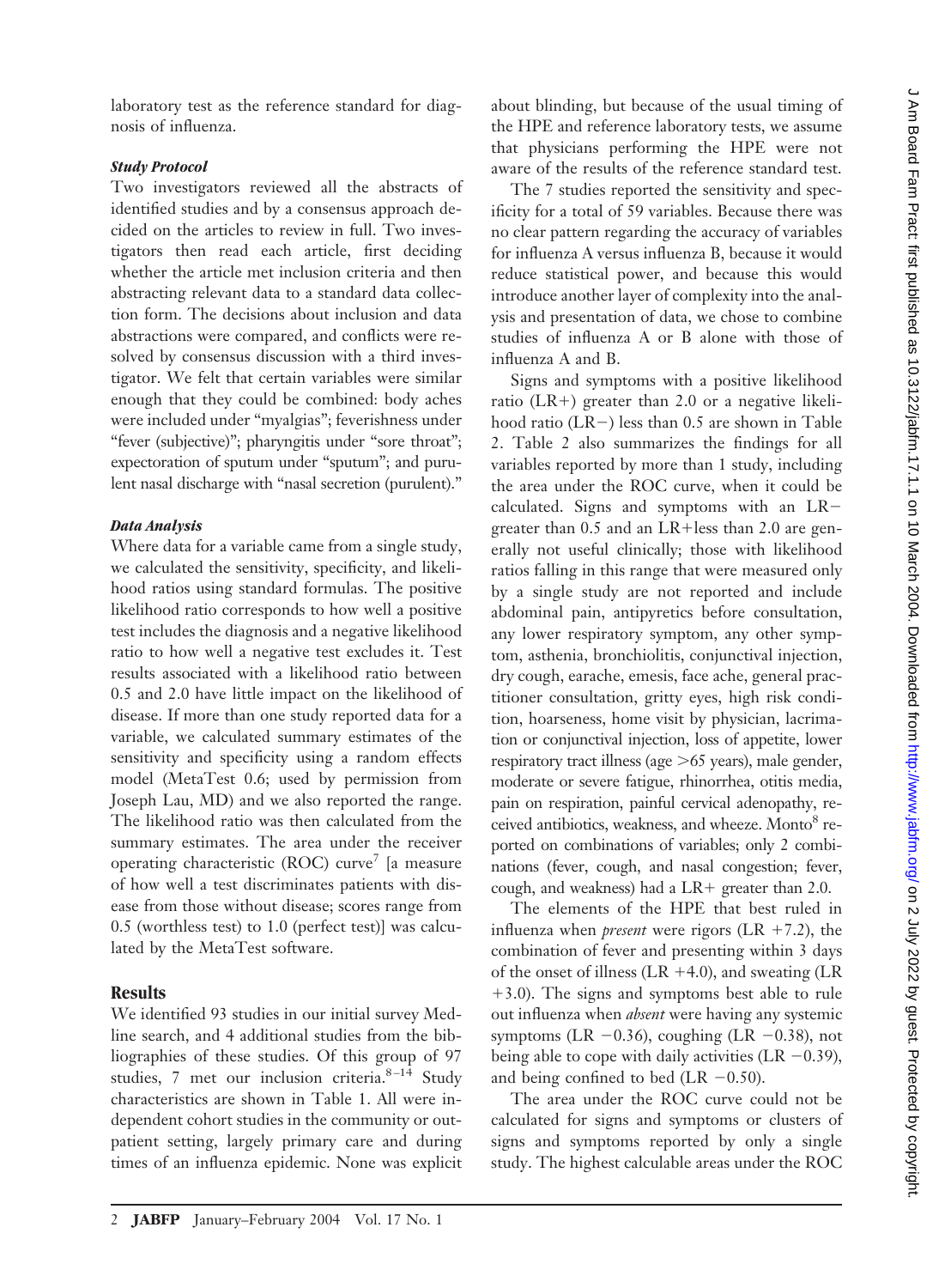|                                    |                                                                                             |                      |              | Table 1. Design Characteristics of Included Studies (All Were Cohort and Independent, with Blinding Not Explicitly Stated) |                                                                                                                       |                                                                                                                                                                                                                                                    |
|------------------------------------|---------------------------------------------------------------------------------------------|----------------------|--------------|----------------------------------------------------------------------------------------------------------------------------|-----------------------------------------------------------------------------------------------------------------------|----------------------------------------------------------------------------------------------------------------------------------------------------------------------------------------------------------------------------------------------------|
| Study                              | Setting                                                                                     | Influenza            | $\mathbf{a}$ | Population                                                                                                                 | Reference Standard                                                                                                    | Inclusion Criteria                                                                                                                                                                                                                                 |
| Nicholson et al 1997 <sup>10</sup> | Community                                                                                   | $\approx$<br>A or    | 291          | Mean age, 73 years; 51.8%<br>temale                                                                                        | $4\times$ rise in titer for Influenza A                                                                               | Respiratory infection (over age 60)                                                                                                                                                                                                                |
| Carrat et al, 1997 <sup>12</sup>   | Primary care office and<br>home visit                                                       | $\approx$<br>A or    | 130          | Mean age, 33.2 years; 59%<br>female                                                                                        | Fluorescent monoclonal<br>antibodies                                                                                  | without other evidence of infection<br>illness, upper or lower respiratory<br>tract infection, and/or fever >38<br>Suspected influenza (influenza-like<br>within 36 hours of onset)                                                                |
| Carrat et al, 1999 <sup>9</sup>    | Primary care office and<br>home visits                                                      | ⋖                    | 600          | Mean age, 38 years; 58%<br>female                                                                                          | DIF and ELISA; 25% culture<br>$+$ PCR                                                                                 | Suspected influenza (all patients over<br>lower respiratory tract infectious<br>age 1 with $\geq$ 1 of the following:<br>syndrome, and/or temp $>38^{\circ}$ C<br>without any infectious signs or<br>influenza-like illness, upper or<br>symptoms. |
| Monto et al, $1996^{11}$           | Primary care office                                                                         | $\mathbf{m}$<br>A or | 897          | Ź                                                                                                                          | Viral culture or positive<br>serology                                                                                 | illness with fever and cough or sore<br>Suspected influenza (influenza-like<br>throat presenting between<br>November and April)                                                                                                                    |
| Lina et al, $1996^{13}$            | Primary care office                                                                         | $\approx$<br>A or    | 340          | NA (broad age range)                                                                                                       | Culture or ELISA                                                                                                      | Suspected influenza; data not available<br>for patients without positive viral<br>nasal swab.                                                                                                                                                      |
| Long et al, $1997^{14}$            | Primary care office                                                                         | $\approx$<br>A or    | 788          | Mean age, 76 in adults, 5<br>in children                                                                                   | Tissue culture, with ELISA to<br>type the virus                                                                       | Adults over age 65 and children with<br>community medical and pediatric<br>respiratory or febrile illness in<br>practices.                                                                                                                         |
| Monto et al, 2000 <sup>8</sup>     | Outpatient                                                                                  | $\mathbf{r}$<br>A or | 3744         | Mean age, 34.7 years; 52%<br>temale.                                                                                       | Positive culture or $\geq 4 \times$<br>convalescent vs acute<br>increase in influenza<br>antibody titer in<br>samples | (subjective fever or chills) and 2 of<br>Suspected influenza [fever $(\geq 37.8^{\circ}\text{C})$ ;<br>$\geq$ 37.2°C for patients $\geq$ 65 years in<br>the following: headache, myalgia,<br>one study) or feverishness<br>cough, or sore throat]. |
|                                    | DIF, direct immunofluorescence; ELISA, enzyme-linked immunosorbent assay; NA, not available |                      |              |                                                                                                                            |                                                                                                                       |                                                                                                                                                                                                                                                    |

J Am Board Fam Pract: first published as 10.3122/jabfm.17.1.1 on 10 March 2004. Downloaded from http://www.jabfm.org/ on 2 July 2022 by guest. Protected by copyright. de 1922 by guest. Protected by copyrights, www.jabfm.org/ David Development Fam Practices from Practic published as 10.3122 Dy Practic Practic Practic Practic Published as 10.3122. Dy 2020 Dy 2020 Downloaded from Highlini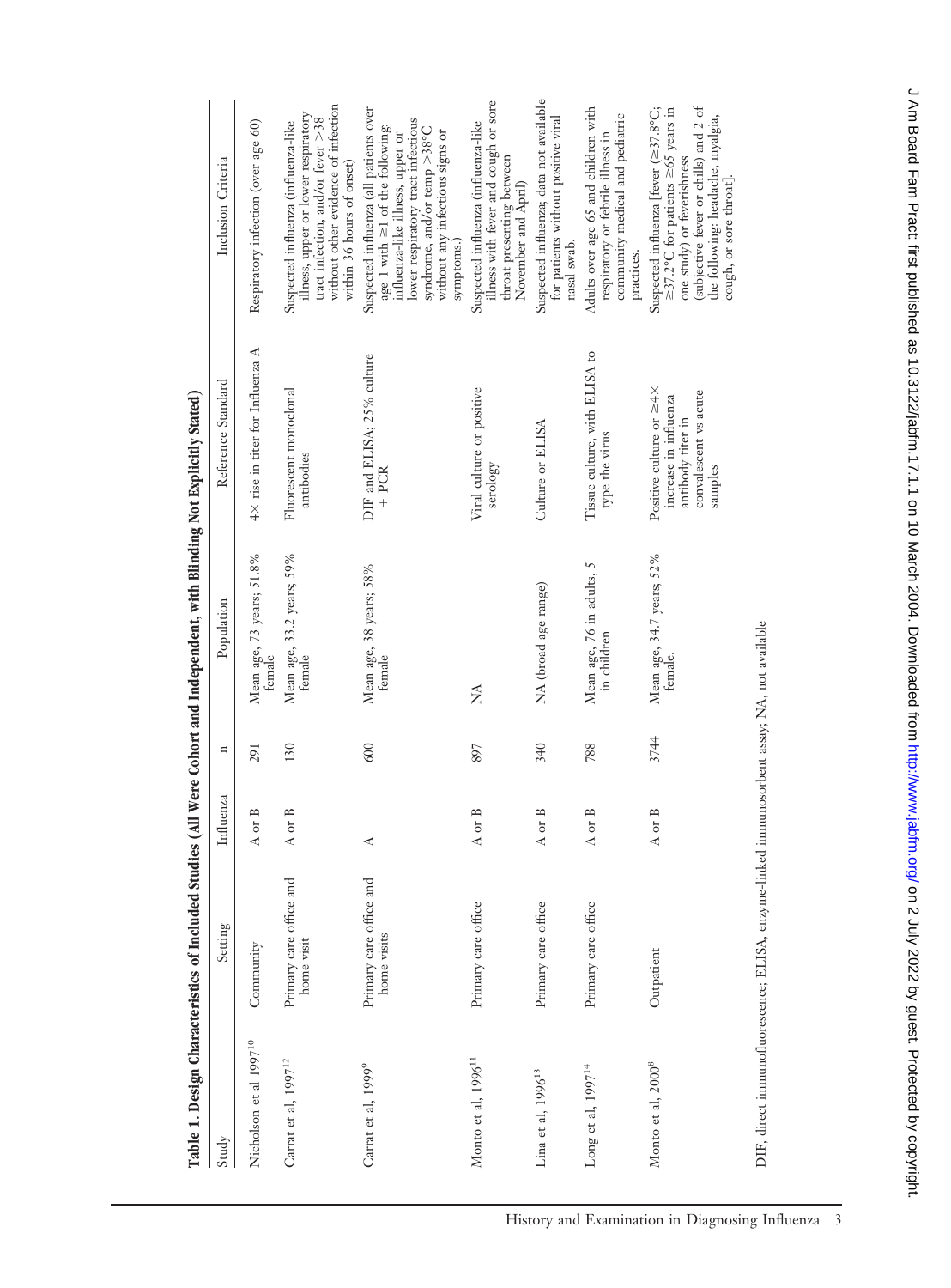| Table 2. Test Characteristics for Selected Signs and Symptoms |
|---------------------------------------------------------------|
|---------------------------------------------------------------|

| $\mathbf n$ | Sens                                                                | Spec                                                                                                          | $LR+$                                 | $LR-$                        | Weighted<br><b>AUROCC</b> |
|-------------|---------------------------------------------------------------------|---------------------------------------------------------------------------------------------------------------|---------------------------------------|------------------------------|---------------------------|
|             | 0.17                                                                | 0.88                                                                                                          | 1.46                                  | 0.94                         |                           |
|             |                                                                     |                                                                                                               |                                       |                              |                           |
| 291         | 0.16                                                                | 0.98                                                                                                          | 7.16                                  | 0.86                         | <b>NA</b>                 |
| 677         | 0.40                                                                | 0.90                                                                                                          | 4.03                                  | 0.67                         | <b>NA</b>                 |
| 291         | 0.47                                                                | 0.83                                                                                                          | 2.86                                  | 0.63                         | <b>NA</b>                 |
| 3744        | 0.50                                                                | 0.81                                                                                                          | 2.64                                  | 0.61                         | <b>NA</b>                 |
| 291         | 0.63                                                                | 0.74                                                                                                          | 2.45                                  | 0.50                         | <b>NA</b>                 |
| 291         | 0.32                                                                | 0.87                                                                                                          | 2.39                                  | 0.79                         | <b>NA</b>                 |
|             | 0.74                                                                | 0.68                                                                                                          |                                       | 0.39                         | <b>NA</b>                 |
|             |                                                                     |                                                                                                               |                                       |                              | <b>NA</b>                 |
| 3744        | 0.60                                                                | 0.72                                                                                                          | 2.10                                  | 0.56                         | <b>NA</b>                 |
|             |                                                                     |                                                                                                               |                                       | 0.36                         | <b>NA</b>                 |
|             |                                                                     |                                                                                                               |                                       |                              | 0.679                     |
|             |                                                                     |                                                                                                               |                                       |                              |                           |
| 1497        | $0.83$ (0.79 to 0.86)                                               | $0.25$ (0.22 to 0.27)                                                                                         | 1.11                                  | 0.68                         | <b>NA</b>                 |
| 5720        | $0.68$ (0.62 to 0.72)                                               | $0.60$ (0.43 to 0.75)                                                                                         | 1.7                                   | 0.53                         | 0.672                     |
| 4684        | $0.70$ (0.46 to 0.86)                                               | $0.49$ (0.29 to 0.69)                                                                                         | 1.37                                  | 0.61                         | 0.653                     |
| 5872        | $0.77$ (0.65 to 0.86)                                               | $0.39$ (0.23 to 0.58)                                                                                         | 1.26                                  | 0.59                         | 0.606                     |
| 5272        | $0.68$ $(0.57 \text{ to } 0.77)$                                    | $0.47$ (0.18 to 0.78)                                                                                         | 1.26                                  | 0.60                         | 0.620                     |
| 4932        | $0.70$ (0.56 to 0.81)                                               | $0.42$ (0.23 to 0.63)                                                                                         | 1.21                                  | 0.71                         | 0.654                     |
| 631         | $0.17$ (0.04 to 0.48)                                               | $0.79$ (0.63 to 0.89)                                                                                         | 0.81                                  | 1.05                         | 0.613                     |
| 891         | $0.56$ (0.39 to 0.72)                                               | $0.53$ (0.31 to 0.74)                                                                                         | 1.19                                  | 0.83                         | 0.555                     |
| 912         | $0.69$ (0.19 to 0.96)                                               | $0.30$ (0.02 to 0.89)                                                                                         | 0.98                                  | 1.03                         | 0.534                     |
| 5272        | $0.68$ (0.61 to 0.74)                                               | $0.36$ (0.26 to 0.47)                                                                                         | 1.06                                  | 0.89                         | 0.558                     |
| 1497        | $0.36$ (0.25 to 0.48)                                               | $0.68$ (0.43 to 0.86)                                                                                         | 1.13                                  | 0.94                         | 0.450                     |
|             | Variables with LR+ $>$ 2.0 and/or LR- $<$ 0.5<br>291<br>3744<br>291 | 0.59<br>0.84<br>$0.88$ (0.72 to 0.96)<br>Commonly measured variables with $LR + \leq 2.0$ and $LR - \geq 0.5$ | 0.74<br>0.43<br>$0.32$ (0.17 to 0.52) | 2.30<br>2.27<br>1.49<br>1.29 | 0.55<br>0.38              |

NA, not applicable because there was only one study; n, number of patients; AUROCC, area under the receiver operating characteristic curve.

curve were 0.679 for cough, 0.672 for subjective temperature, 0.654 for nasal congestion, and 0.653 for objectively measured temperature.

# **Discussion**

Physicians have traditionally used information about the presence or absence of an influenza epidemic in the community and certain signs and symptoms such as sudden onset of fever, cough, myalgias, and chills to diagnose influenza. Our systematic review identifies 3 variables that, when present, help rule in influenza (rigors, sweating, and fever and onset of symptoms less than 3 days before) and 4 additional symptoms that rule it out (no systemic symptoms, not coughing, being able to cope with daily activities, and not being confined to bed). Other commonly used symptoms such as sore throat, chills, and myalgias) were less useful.

A bias toward lower estimates of sensitivity and specificity may have been introduced by the fact that most studies only included patients with suspected influenza.8,9,11–13 For example, if fever was part of the inclusion criteria for a study, it will make it impossible for this variable to contribute to discriminating between patients with and without influenza. This bias particularly affects the estimates for fever, headache, myalgias, cough, and sore throat that were part of the inclusion criteria for the large Monto study.<sup>8</sup>

Our study had several limitations. The size of one study,<sup>8</sup> a pooled analysis of the results of several randomized trials, meant that it often dominated the analysis. Any flaws in this study (eg, lack of blinding, an imprecise reference standard, selection bias) would therefore also dominate our analysis. There was considerable heterogeneity between studies, which is why we report the range as well as a summary measure of effect for sensitivity and specificity estimates based on data from more than one study. Finally, several of the variables that had the highest  $LR+$  or lowest  $LR-$  came from a single study; again, any flaws in that study's design would have an important impact on our findings.

The literature review was repeated just before publication (February 2004) and identified only one additional article. This article studied patients over age 65 or with underlying cardiopulmonary disease who were admitted to the hospital with a respiratory diagnosis; approximately 20% had influenza.<sup>15</sup> Despite the highly selected nature of the group, these findings were similar to ours. The best predictor of influenza A was the combination of cough,